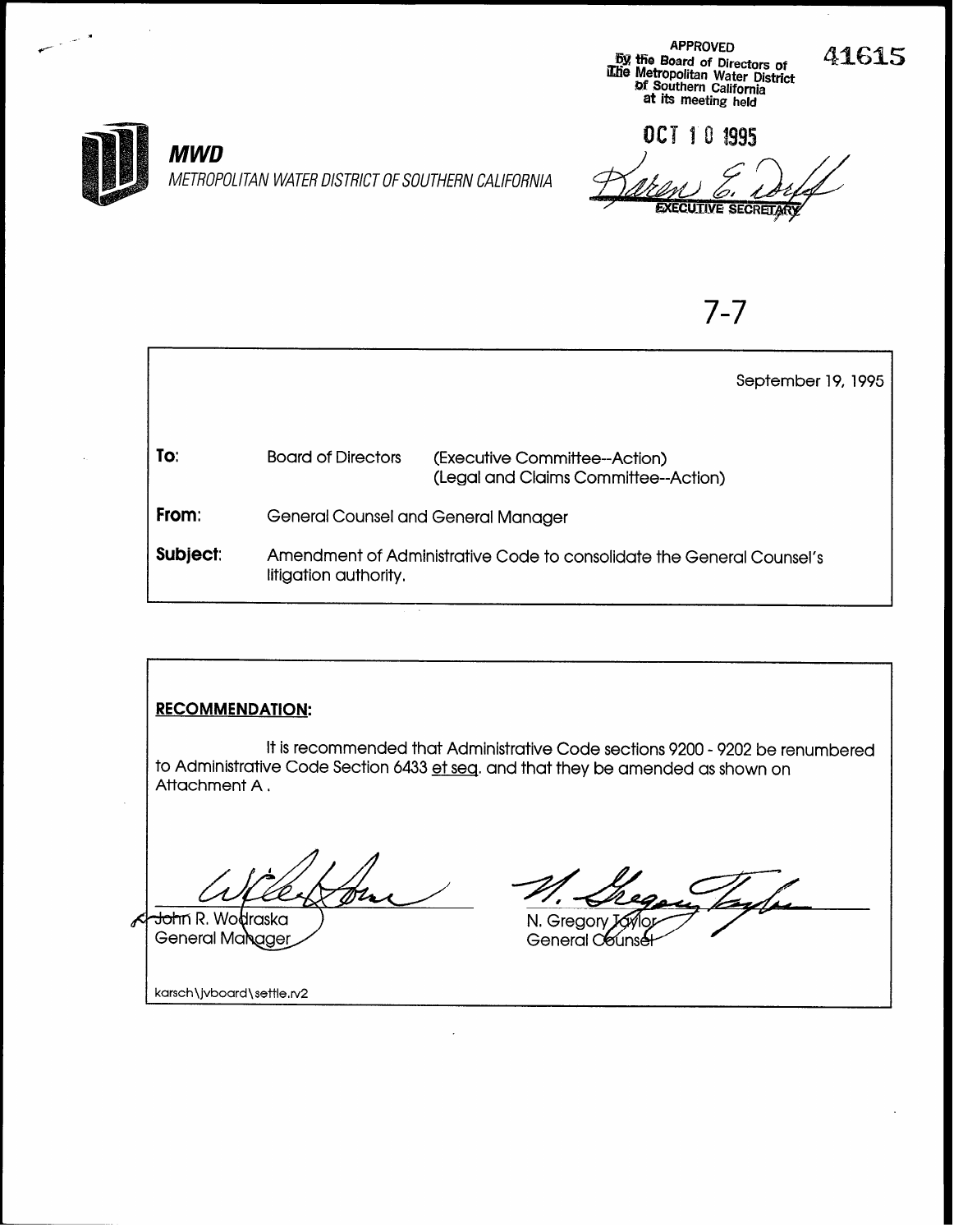#### EXECUTIVE SUMMARY AND DETAILED REPORT:

Presently, the powers and duties of the General Counsel are provided for in Sections 6430-6434 of the Administrative Code. These provisions outline the authority of the General Counsel with regard to his contractual authorities as well as the duty to represent and defend the District in all actions, While Section 6430(a) directs the General Counsel to defend the District in all actions, an entirely separate chapter of the Administrative Code, sections 9200 - 9202 outline the General Counsel's settlement authority. To enhance the organization of the Code it is recommended that the sections 9200 - 9202 be renumbered and placed in the chapter of the Code which also deals with the General Counsel's duties with regard to litigation.

Additionally, it is recommended that the settlement authority be modified to allow more efficient management of litigation. The General Manager and General Counsel currently have authority to settle claims not to exceed \$50,000. There are an increasing number of claims and lawsuits in which settlements are reached for greater than \$50,000, but less than \$125,000, Increasing the settlement authority of the General Manager and General Counsel will allow timely responses to settlement offers that have time constraints, for example offers received on the verge of trial. There will also be savings in litigation costs as work often continues on a lawsuit pending approval by the Board of a settlement proposal.

Pursuant to Administrative Code section 6433, the settlement of claims and lawsuits under the authority granted by sections 9200 - 9202 are reported to the Board on a quarterly basis. These reports allow the Board to be kept informed of settlements made by the General Manager and General Counsel without expending time at monthly meetings on relatively small claims, Therefore, it is recommended that the authority of the General Manager and General Counsel to settle those claims and lawsuits as described be increased to \$125,000.